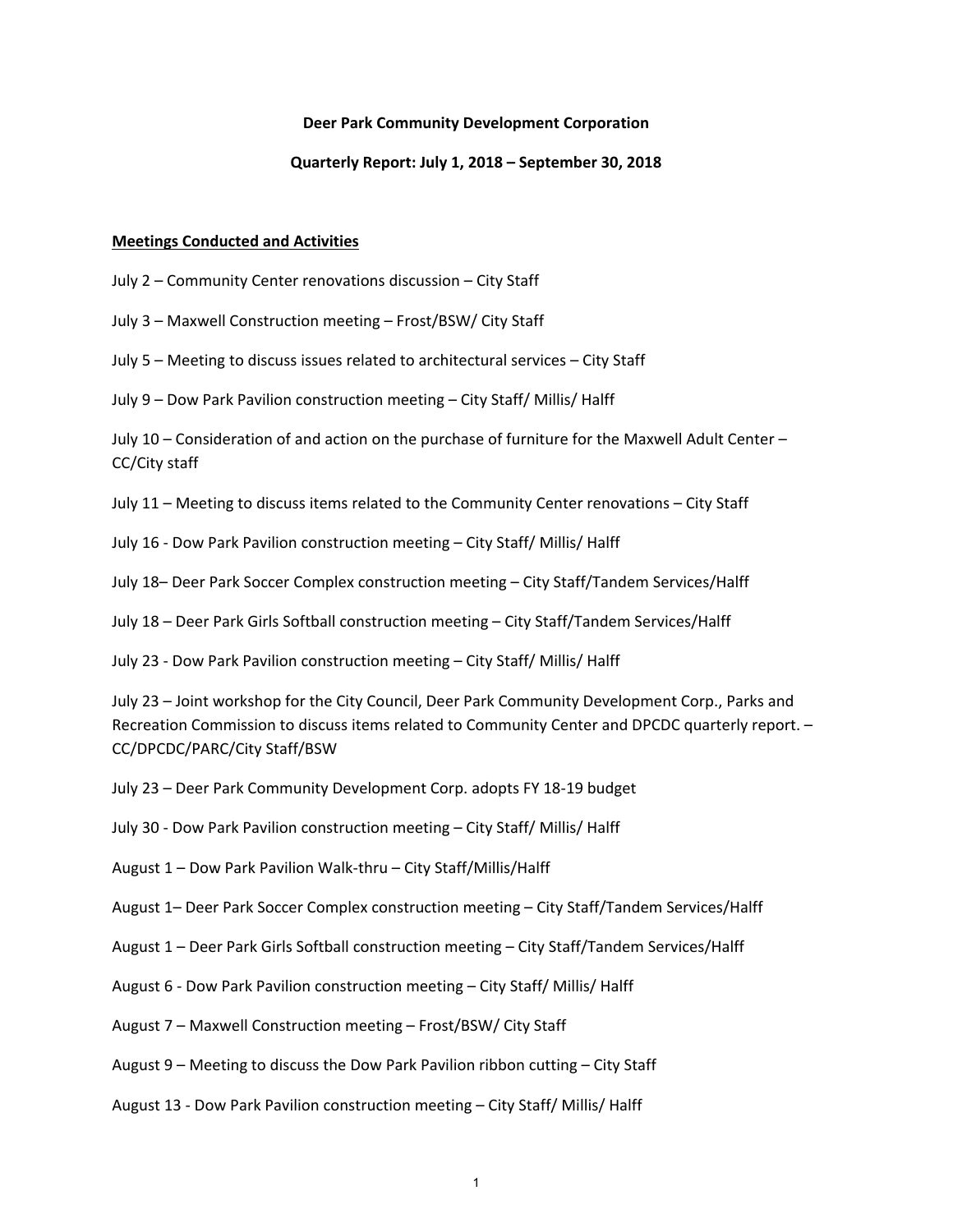August 14 – Meeting to discuss items related to the Community Center – City Staff

August 15– Deer Park Soccer Complex construction meeting – City Staff/Tandem Services/Halff

August 15 – Deer Park Girls Softball construction meeting – City Staff/Tandem Services/Halff

August 17 – Meeting to discuss items related to the Dow Park Pavilions project – City Staff

August 20‐ Dow Park Pavilion construction meeting – City Staff/ Millis/ Halff

August 21 – Maxwell Construction meeting – Frost/BSW/ City Staff

August 21 ‐ Meeting to discuss the Dow Park Pavilion ribbon cutting – City Staff

August 21 – Consent Agenda - Approval of minutes for the Joint Meeting that was held on July 23<sup>rd</sup> – CC/DPCDC/PARC

August 21 – New business ‐Consideration of and action on the ordinance approving the 2018‐2019 fiscal year budget for DPCDC – CC/City staff

August 29– Deer Park Soccer Complex construction meeting – City Staff/Tandem Services/Halff

August 29 – Deer Park Girls Softball construction meeting – City Staff/Tandem Services/Halff

August 31 – Deer Park CDC construction project meeting – City Staff

September 4 ‐ Maxwell Construction meeting – Frost/BSW/ City Staff

September 4 – Consider of and action on the purposed change order on the Dow Park Pavilion project – CC/City staff

September 4 – Acceptance of completion and retainage release for DPCDC Dow Park Pavilion project – CC/City Staff

September 12– Deer Park Soccer Complex construction meeting – City Staff/Tandem Services/Halff

September 12 – Deer Park Girls Softball construction meeting – City Staff/Tandem Services/Halff

September 12 – Dow Park Pavilions final walk through – City staff/Millis/Halff

September 13 – Conference Call to discuss items related to the Community Center – City Staff/BSW

September 18 – Dow Park Pavilions ribbon cutting (POSTPONED) – City staff

September 20 – Conference call to discuss items related to the Community Center – City Staff/BSW

September 24 – Meeting to discuss items related to the Community Center – City Staff/BSW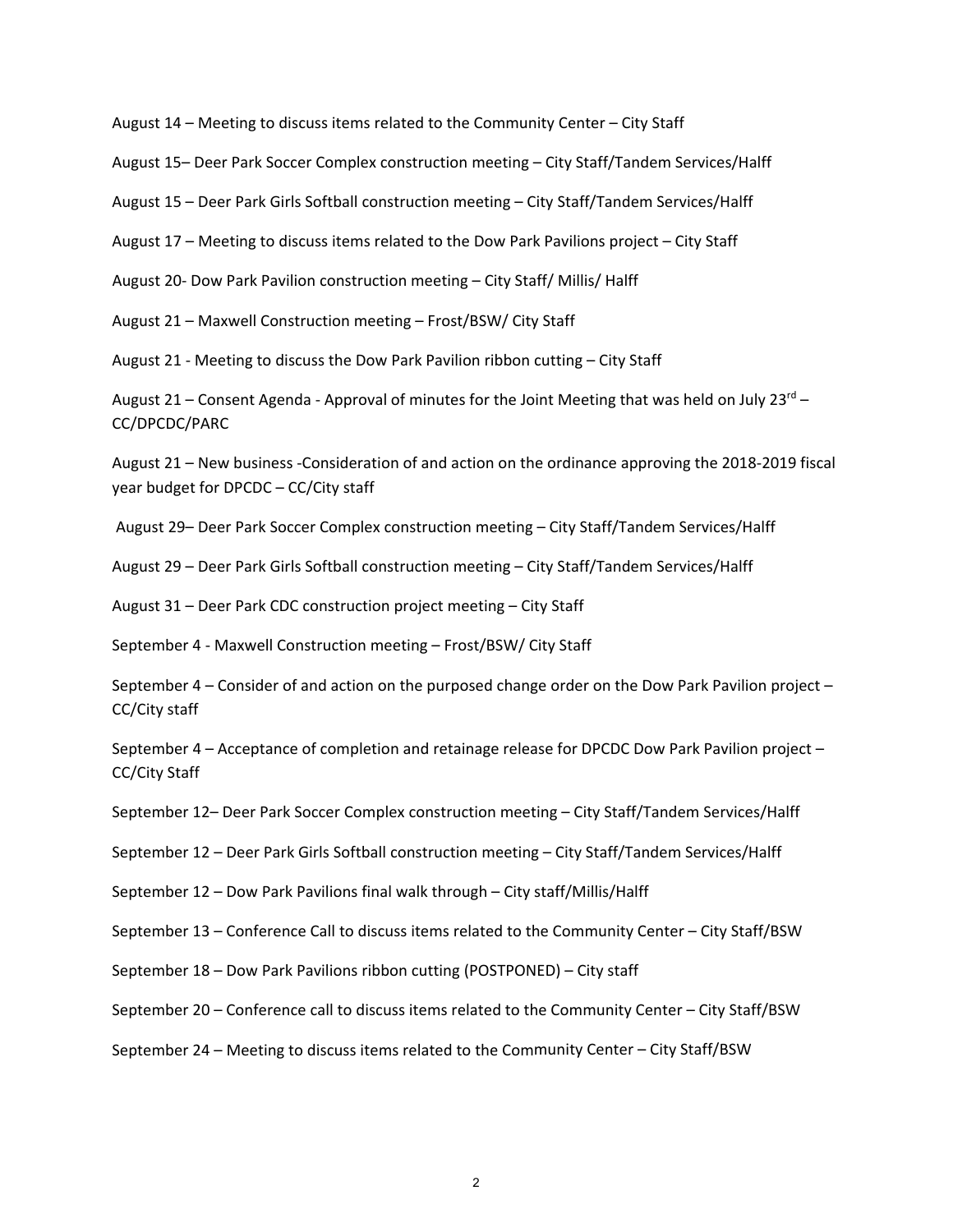September 24 – Joint meeting of the City Council/Deer Park Community Development Corp. Parks and Recreation Commission to discuss items related to the Community Center Renovations – City Staff/BSW/CC/DPCDC/PARC

September 26– Deer Park Soccer Complex construction meeting – City Staff/Tandem Services/Halff

September 26 – Deer Park Girls Softball construction meeting – City Staff/Tandem Services/Halff

September 27 – Dow Park Pavilions ribbon cutting and dedication ‐ City Staff/Halff/CC/DPCDC/PARC/Millis

## **Financial**

# **Debt Issued To‐Date**

- \$9,450,000 Certificates of Obligation, Series 2016 issued February 16, 2016 through a private placement to Wells Fargo Bank via a competitive bidding process
- \$2,700,000 Certificates of Obligation, Series 2017 issued February 14, 2017 through a private placement to First National Bank Texas via a competitive bidding process
- In an agreement between the City of Deer Park and the DPCDC, the City agreed to issue and sell certificates and the DPCDC agreed to make payments to the City in amounts sufficient to pay the principal of and interest on the certificates

# **Deer Park Community Development Corporation (Fund 85)**

*This fund records the sales tax revenues, operating expenditures, including bond issuance costs, and debt service payments.*

## **Revenues:**

• Sales & Use Tax Revenues:

1Q (12/31/17) = \$301,831.50 2Q (03/31/18) = \$851,596.26 3Q (06/30/18) = \$856,383.23 4Q (09/30/18) = \$1,009,768.08

*Total Fiscal YTD = \$3,019,579.07*

• Investment Revenue:

1Q (12/31/17) = \$307.41 2Q (03/31/18) = \$304.26 3Q (06/30/18) = \$232.37  $4Q (09/30/18) = $653.84$ 

*Total Fiscal YTD = \$1,497.88*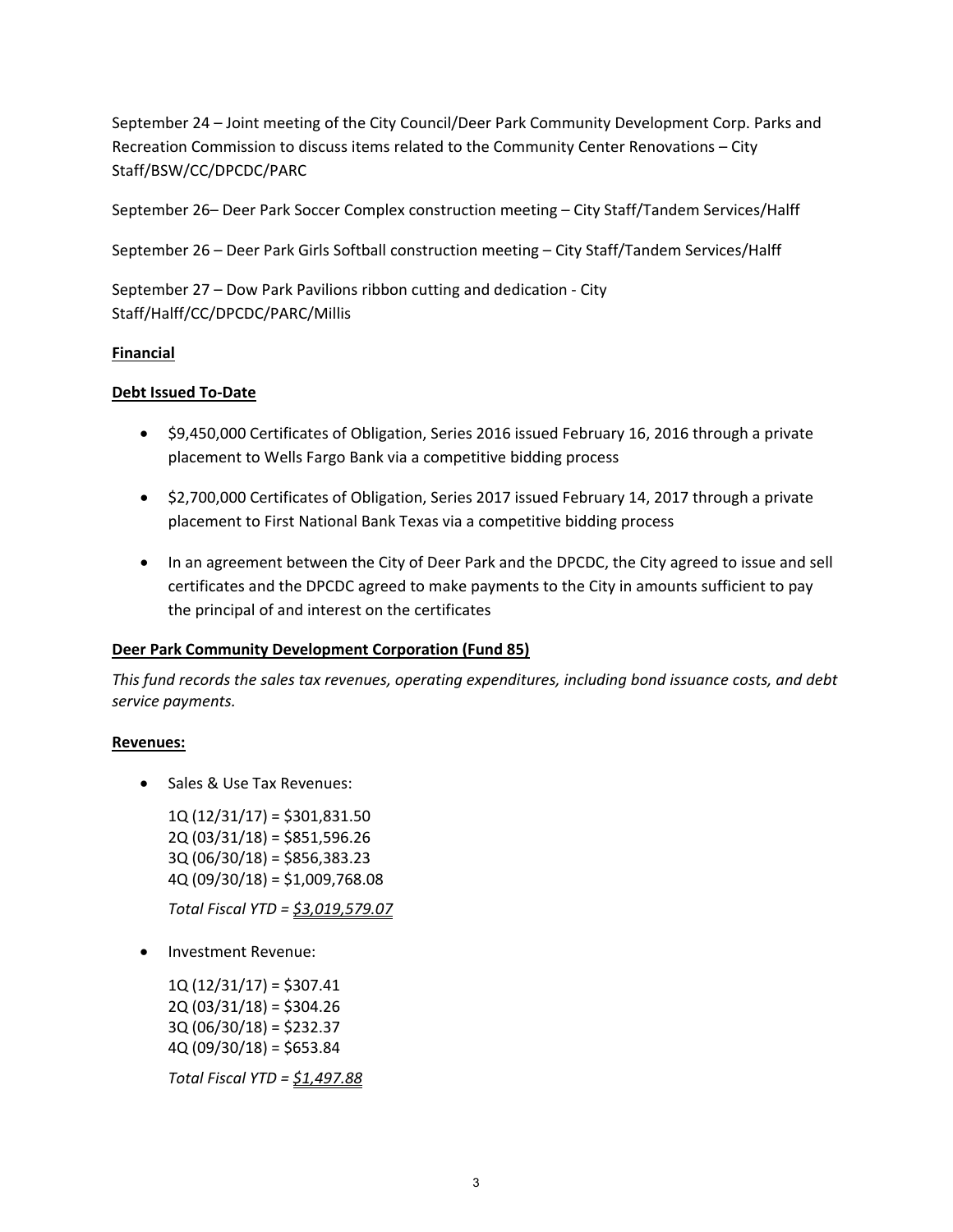*Total Fiscal YTD Revenues as of 09/30/18: \$3,021,076.95 (preliminary and unaudited)*

## **Expenditures:**

Audit Fee:

2Q (03/31/18) = \$2,000.00

*Total Fiscal YTD = \$2,000.00*

Operating Transfer – Debt Service:

2Q (03/31/18) = \$1,954,492.75 4Q (09/30/18) = \$69,865.50

*Total Fiscal YTD = \$2,024,358.25*

Pay‐As‐You‐Go – Dow Park:

2Q (03/31/18) = \$315,465.92 3Q (06/30/18) = \$109,687.45 4Q (09/30/18) = \$36,210.29

*Total Fiscal YTD = \$461,363.66*

*Total Fiscal YTD Expenditures as of 09/30/18: \$2,487,721.91 (preliminary and unaudited)*

# **Bond Fund – Certificates of Obligation (Fund 23)**

*This fund records the bond proceeds of the \$9,450,000 Certificates of Obligation, Series 2016 and the \$2,700,000 Certificates of Obligation, Series 2017 and all related capital project expenditures, including pay‐as‐you‐go funding.*

## **Revenues:**

Intergovernmental Revenue *(Pay‐As‐You‐Go Funding)*:

2Q (03/31/18) = \$315,465.92 3Q (06/30/18) = \$109,687.45 4Q (09/30/18) = \$36,210.29

*Total Fiscal YTD = \$461,363.66*

Investment Revenue:

 $1Q(12/31/17) = $23,765.36$ 2Q (03/31/18) = \$29,399.71 3Q (06/30/18) = \$33,879.18 4Q (09/30/18) = \$22,543.14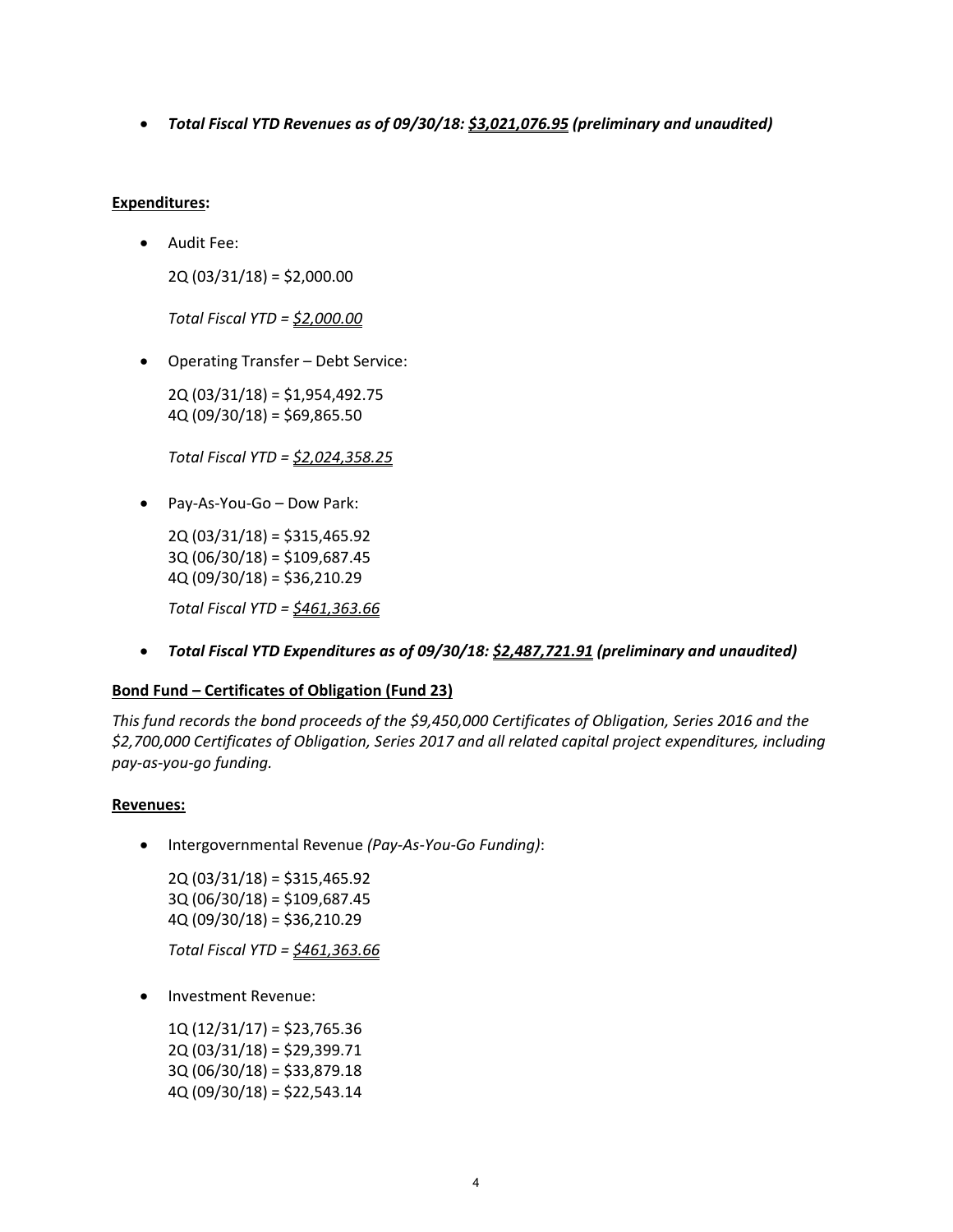*Total Fiscal YTD = \$109,587.39*

*Total Fiscal YTD Revenues as of 09/30/18: \$570,951.05 (preliminary and unaudited)*

## **Expenditures:**

• Small Tools & Minor Equipment

3Q (06/30/18) = \$9,496.00 4Q (09/30/18) = \$79,192.00 *Total Fiscal YTD = \$88,688.00*

• Buildings:

1Q (12/31/17) = \$239,592.23

- o Dow Park = \$153,289.60
- o Maxwell Center = \$86,302.63

2Q (03/31/18) = \$503,054.47

- o Maxwell Center = \$357,652.24
- $\circ$  Girls Softball = \$90,894.23
- o Soccer Fields = \$54,508.00

3Q (06/30/18) = \$2,555,722.98

- o Dow Park = \$115,903.25
- o Maxwell Center = \$513,042.13
- o Girls Softball = \$1,067,087.32
- o Soccer Fields = \$859,690.28

4Q (09/30/18) = \$2,555,163.52

- o Maxwell Center = \$285,191.95
- o Girls Softball = \$825,804.63
- o Soccer Fields = \$1,444,166.94

*Total Fiscal YTD = \$5,853,533.20*

• Improvements Other Than Buildings:

2Q (03/31/18) = \$148,316.55

- $\circ$  Girls Softball = \$100,316.55
- o Soccer Fields = \$48,000.00

3Q (06/30/18) = \$525,860.84

o Dow Park = \$31,779.84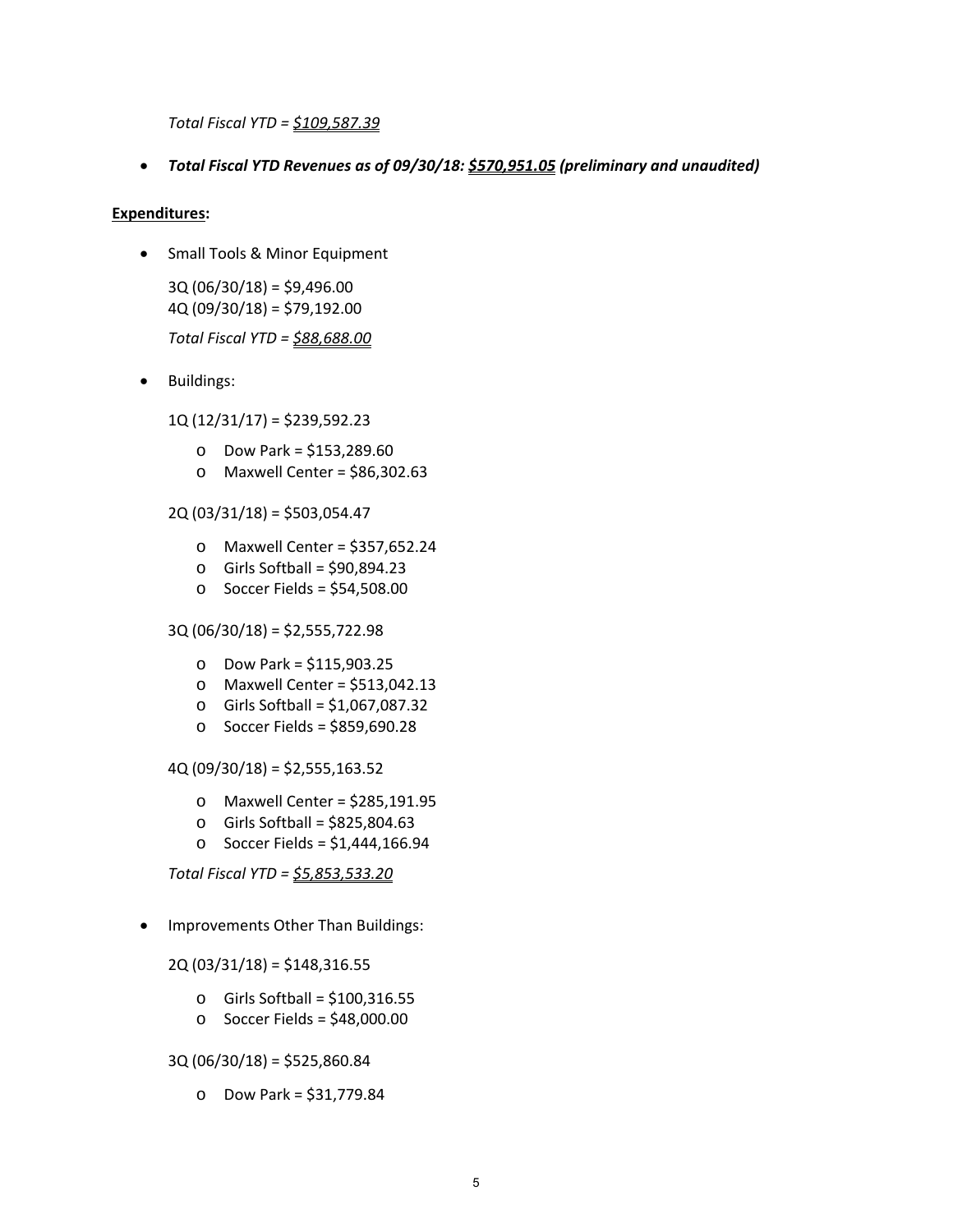- $\circ$  Girls Softball = \$492,581.00
- $\circ$  Soccer Fields = \$1,500.00

4Q (09/30/18) = \$765,449.36

- o Dow Park = \$290,116.36
- $\circ$  Girls Softball = \$37,624.00
- o Soccer Fields = \$437,709.00

*Total Fiscal YTD = \$1,439,626.75*

Consulting Architect Fee

1Q (12/31/17) = \$36,091.74

- $\circ$  Maxwell Center = \$5,057.78
- o Girls Softball = \$14,827.59
- o Soccer Fields = \$16,206.37

2Q (03/31/18) = \$15,423.22

- o Maxwell Center = \$11,504.63
- $\circ$  Girls Softball = \$3,918.59

3Q (06/30/18) = \$62,796.50

- o Dow Park = \$2,729.25
- $O$  Maxwell Center = \$18,431.60
- o Girls Softball = \$27,918.19
- $O$  DP Baseball = \$3,500.00
- $\circ$  Soccer Fields = \$10,217.46

 $4Q (09/30/18) = $56,368.95$ 

- o Dow Park = \$1,195.50
- $\circ$  Maxwell Center = \$11,511.04
- o Girls Softball = \$22,024.19
- $O$  DP Baseball = \$1,556.00
- $\circ$  Soccer Fields = \$16,246.44
- o Community Center = \$3,835.78

*Total Fiscal YTD = \$170,680.41*

*Total Fiscal YTD Expenditures as of 09/30/18: \$7,552,528.36 (preliminary and unaudited)*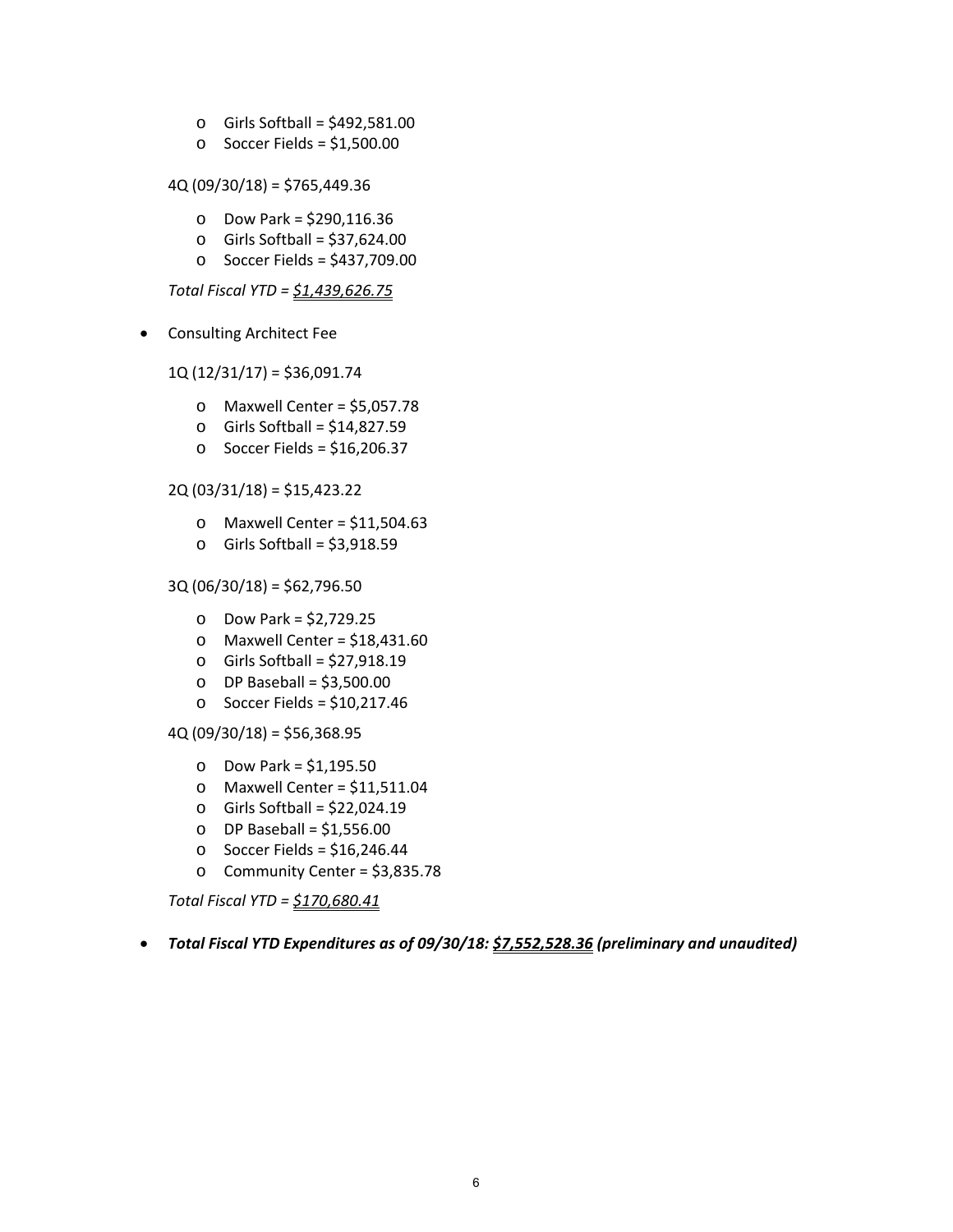#### **Quarterly Report: April 1, 2018 – June 30, 2018**

#### **Meetings Conducted and Activities**

- April 2 Dow Park Pavilion construction meeting South Pools/Halff/ City Staff
- April 2 Conference Call with City Attorney on South Pools discussion City Staff
- April 3 Maxwell Roof discussion City Staff/ Frost/ BSW
- April 2 City Council Meeting Executive Session discussion Dow Park Pavilion and South Pools
- April 4 Soccer construction discussion Tandem Services/ City Staff
- April 5 Halff Associates discussion City Staff
- April 9 ‐ Dow Park Pavilion construction meeting South Pools/Halff/ City Staff
- April 11 Deer Park Soccer Complex construction meeting City Staff/Tandem Services/Halff
- April 11 Deer Park Girls Softball construction meeting City Staff/Tandem Services/Halff
- April 16 ‐ Dow Park Pavilion construction meeting South Pools/Halff/ City Staff
- April 17 ‐ City Council Meeting Executive Session discussion Dow Park Pavilion and South Pools
- April 18 Discussion with Halff on CDC projects City Staff/Halff
- April 18 Dow Park Pavilion cost issue City Staff
- April 19 Maxwell extended days discussion Frost/ City Staff/ BSW
- April 23 ‐ Dow Park Pavilion construction meeting South Pools/Halff/ City Staff
- April 23 DPCDC budget discussion for FY 18‐19 City Staff
- April 23 ‐ DPCDC meeting City Staff presented
- April 25 Deer Park Soccer Complex construction meeting City Staff/Tandem Services/Halff
- April 25 Deer Park Girls Softball construction meeting City Staff/Tandem Services/Halff
- May 1 City Council Meeting Executive Session discussion Dow Park Pavilion and South Pools
- May 1 Acceptance of DPCDC quarterly report for January through March 2018.
- May 1 Amendment for additional from Halff Associates for Task Order. 16‐004‐D related to Maxwell.
- May 3 Softball electrical issue meeting City Staff/ Tandem Services/Halff
- May 9 Deer Park Soccer Complex construction meeting City Staff/Tandem Services/Halff
- May 9 Deer Park Girls Softball construction meeting City Staff/Tandem Services/Halff
- May 15 ‐ City Council Meeting Executive Session discussion Dow Park Pavilion and South Pools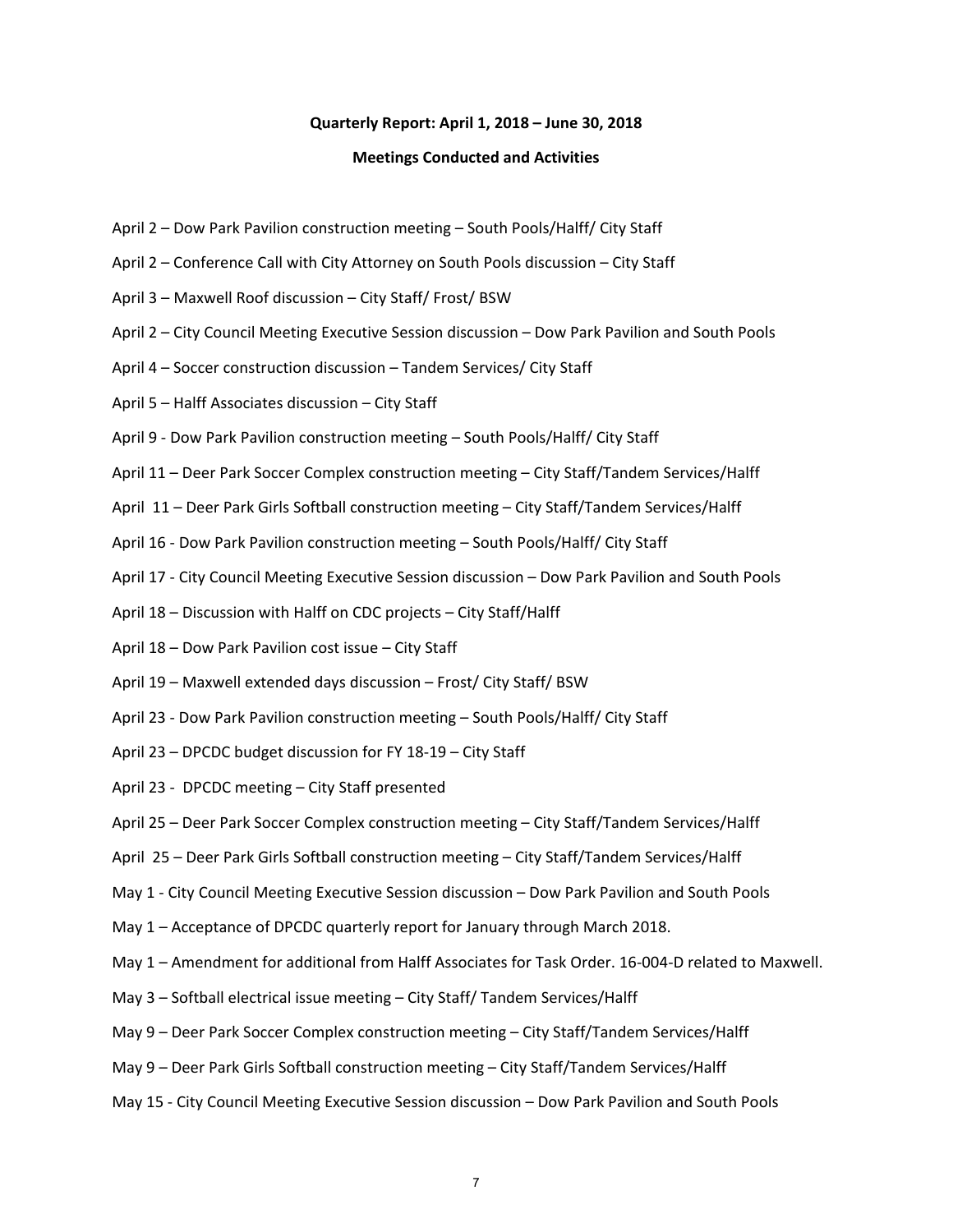May 15 – New Business – City Council terminates contract with South Pools, Inc. for the Dow Park Pavilion project.

- May 21 Soccer Complex electrical discussion with adjacent land owner City Staff/land owner
- May 23– Deer Park Soccer Complex construction meeting City Staff/Tandem Services/Halff
- May 23 Deer Park Girls Softball construction meeting City Staff/Tandem Services/Halff
- May 24 Discussion with potential vendor Dow Park Pavilion City Staff
- June 4 Dow Park Pavilion discussion City Staff
- June 5 Maxwell Adult Center construction meeting City Staff/Frost/Halff/BSW

June 5 – Consideration of and possible action on to approve a contract for the completion of the Dow Park Pavilion Project with Millis Development.

- June 5 Consideration and action on the purchase of bleachers for the Girls Softball project.
- June 6– Deer Park Soccer Complex construction meeting City Staff/Tandem Services/Halff
- June 6 Deer Park Girls Softball construction meeting City Staff/Tandem Services/Halff
- June 13 Spencerview bridge discussion City Staff
- June 14 Discussion with Halff about the Dow Park Pavilion Project City Staff/Halff
- June 18 Meeting with City Staff to discuss items related to architect issues and the Dow Park Pavilion Project. – City Staff
- June 19 Maxwell Adult Center construction meeting City Staff/Frost/Halff/BSW
- June 20– Deer Park Soccer Complex construction meeting City Staff/Tandem Services/Halff
- June 20 Deer Park Girls Softball construction meeting City Staff/Tandem Services/Halff
- June 21 Meeting with Schmitz to discuss Community Center observations report City Staff/Schmitz
- June 25 Dow Park Pavilions Pre‐Construction Meeting City Staff/Millis Development
- June 27 ‐ Internal City Staff meeting to discuss Community Center Type B Project
- June 27 Discussion related to Maxwell extended days City Staff/ Frost/ BSW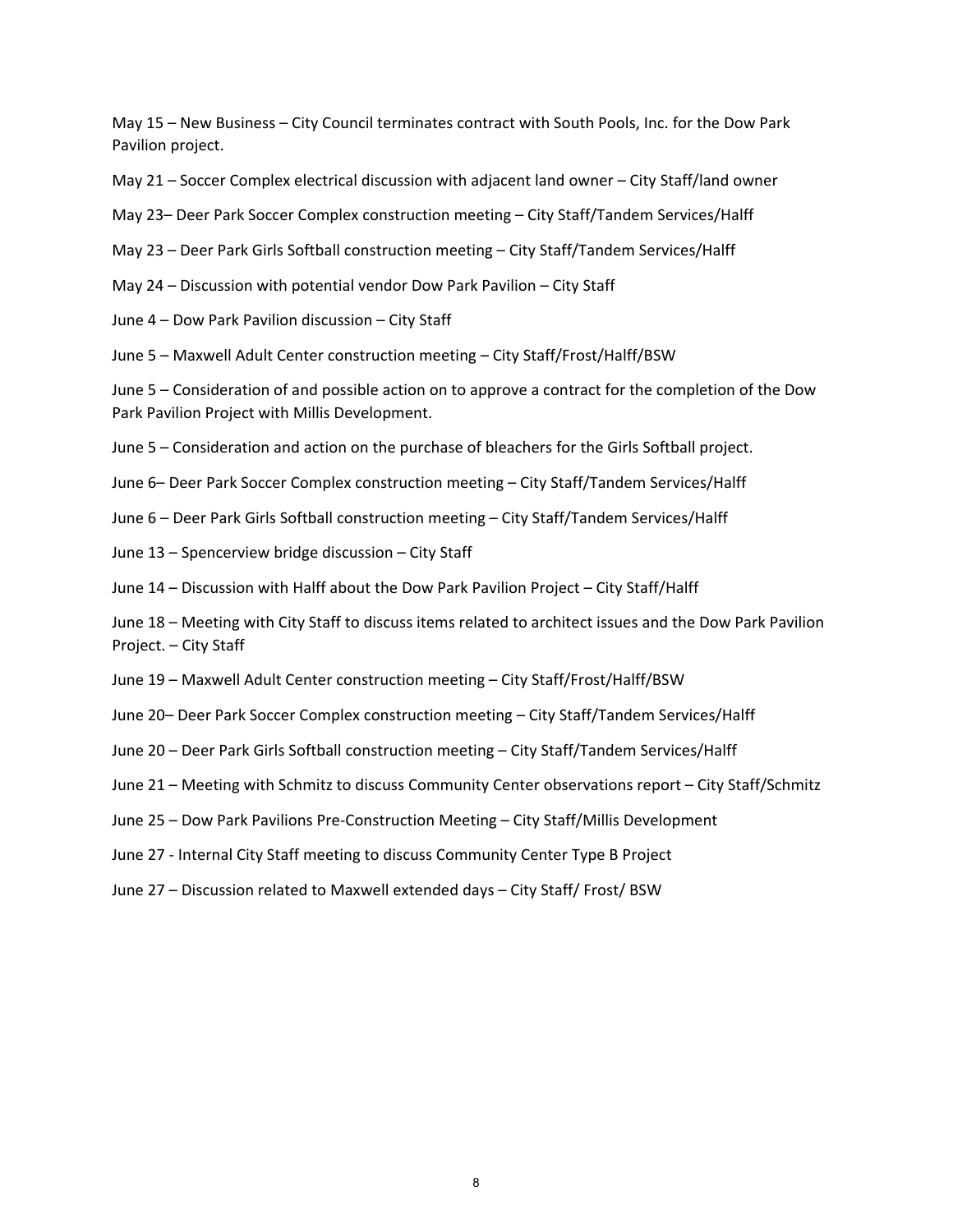## **Financial**

## **Debt Issued To‐Date**

- \$9,450,000 Certificates of Obligation, Series 2016 issued February 16, 2016 through a private placement to Wells Fargo Bank via a competitive bidding process
- \$2,700,000 Certificates of Obligation, Series 2017 issued February 14, 2017 through a private placement to First National Bank Texas via a competitive bidding process
- In an agreement between the City of Deer Park and the DPCDC, the City agreed to issue and sell certificates and the DPCDC agreed to make payments to the City in amounts sufficient to pay the principal of and interest on the certificates

## **Deer Park Community Development Corporation (Fund 85)**

*This fund records the sales tax revenues, operating expenditures, including bond issuance costs, and debt service payments.*

## **Revenues:**

• Sales & Use Tax Revenues:

1Q (12/31/17) = \$301,831.50 2Q (03/31/18) = \$851,596.26 3Q (06/30/18) = \$856,383.23

*Total Fiscal YTD = \$2,009,810.99*

• Investment Revenue:

 $1Q(12/31/17) = $307.41$ 2Q (03/31/18) = \$304.26 3Q (06/30/18) = \$232.37 *Total Fiscal YTD = \$844.04*

*Total Fiscal YTD Revenues as of 06/30/18: \$2,010,655.03 (preliminary and unaudited)*

## **Expenditures:**

Audit Fee:

2Q (03/31/18) = \$2,000.00

*Total Fiscal YTD = \$2,000.00*

Operating Transfer – Debt Service:

2Q (03/31/18) = \$1,954,492.75

*Total Fiscal YTD = \$1,954,492.75*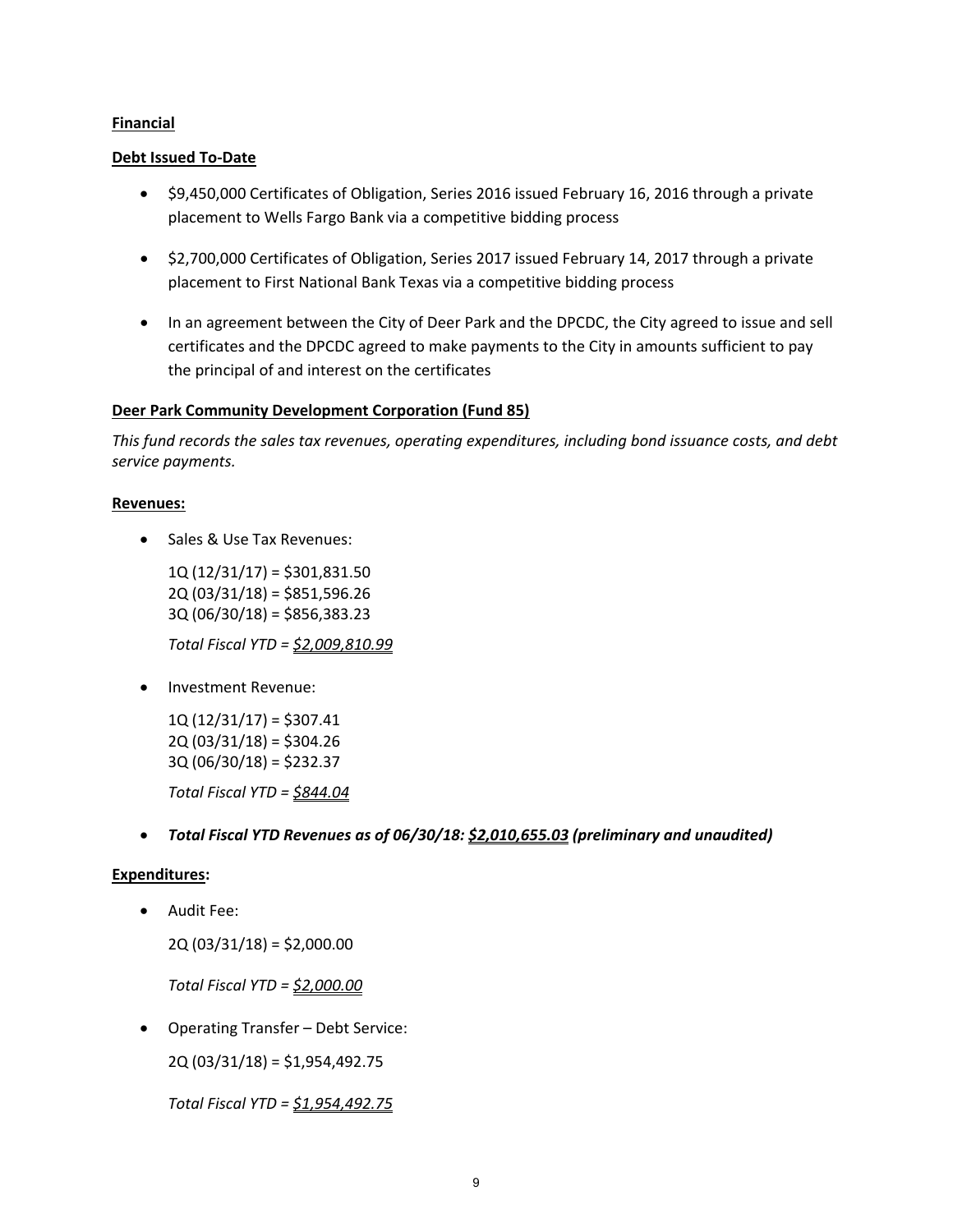Pay‐As‐You‐Go – Dow Park:

2Q (03/31/18) = \$315,465.92 3Q (06/30/18) = \$109,687.45 *Total Fiscal YTD = \$425,153.37*

*Total Fiscal YTD Expenditures as of 06/30/18: \$2,381,646.12 (preliminary and unaudited)*

# **Bond Fund – Certificates of Obligation (Fund 23)**

*This fund records the bond proceeds of the \$9,450,000 Certificates of Obligation, Series 2016 and the \$2,700,000 Certificates of Obligation, Series 2017 and all related capital project expenditures, including pay‐as‐you‐go funding.*

## **Revenues:**

Intergovernmental Revenue *(Pay‐As‐You‐Go Funding)*:

2Q (03/31/18) = \$315,465.92 3Q (06/30/18) = \$109,687.45 *Total Fiscal YTD = \$425,153.37*

• Investment Revenue:

1Q (12/31/17) = \$23,765.36 2Q (03/31/18) = \$29,399.71 3Q (06/30/18) = \$33,879.18

*Total Fiscal YTD = \$87,044.25*

*Total Fiscal YTD Revenues as of 06/30/18: \$512,197.62 (preliminary and unaudited)*

## **Expenditures:**

- Small Tools & Minor Equipment
	- 3Q (06/30/18) = \$9,496.00

*Total Fiscal YTD = \$9,496.00*

• Buildings:

1Q (12/31/17) = \$239,592.23

- o Dow Park = \$153,289.60
- o Maxwell Center = \$86,302.63

2Q (03/31/18) = \$503,054.47

o Maxwell Center = \$357,652.24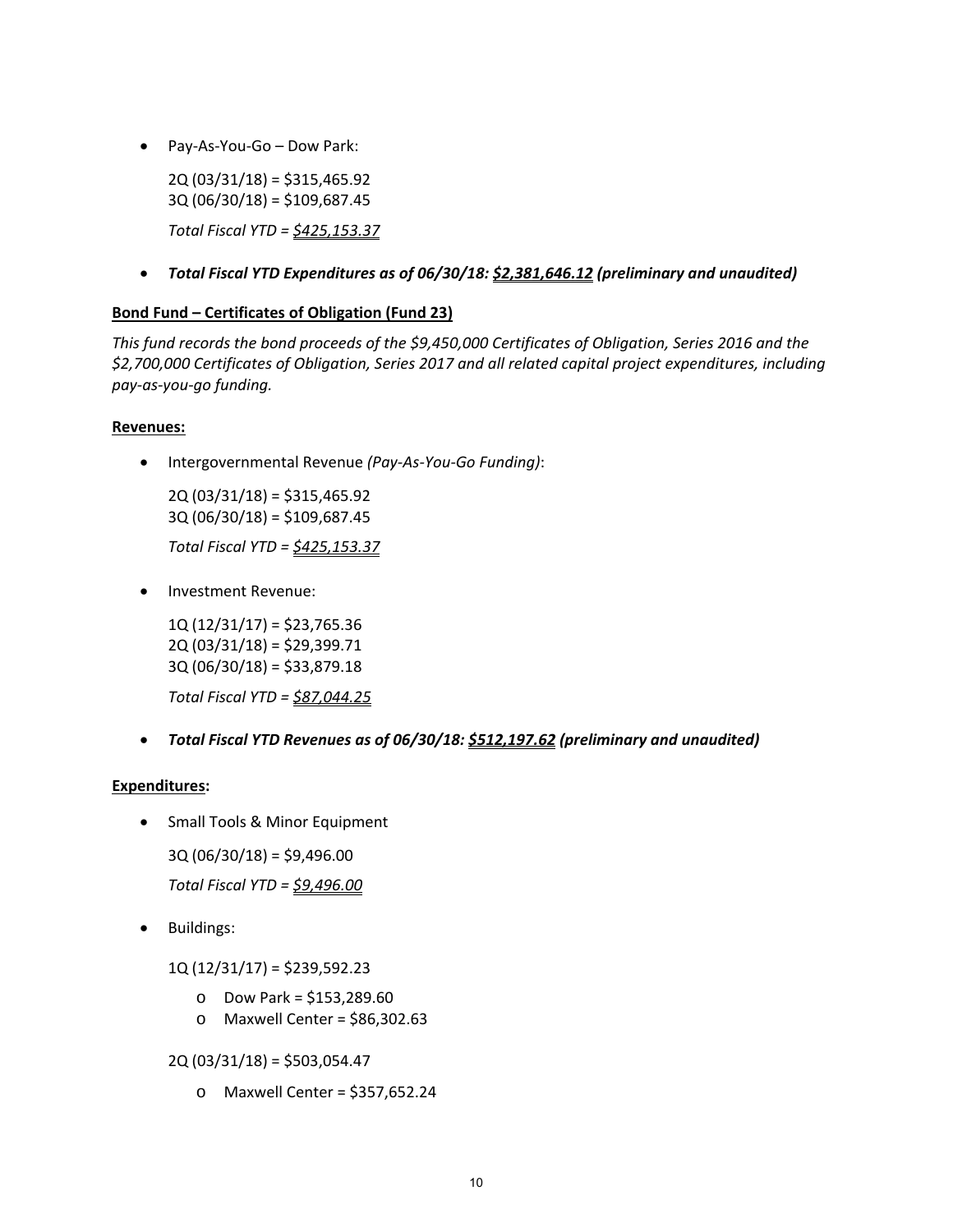- o Girls Softball = \$90,894.23
- $\circ$  Soccer Fields = \$54,508.00

3Q (06/30/18) = \$2,555,722.98

- o Dow Park = \$115,903.25
- o Maxwell Center = \$513,042.13
- $\circ$  Girls Softball = \$1,067,087.32
- o Soccer Fields = \$859,690.28

*Total Fiscal YTD = \$3,298,369.68*

• Improvements Other Than Buildings:

2Q (03/31/18) = \$148,316.55

- o Girls Softball = \$100,316.55
- $\circ$  Soccer Fields = \$48,000.00

## 3Q (06/30/18) = \$525,860.84

- o Dow Park = \$31,779.84
- $\circ$  Girls Softball = \$492,581.00
- o Soccer Fields = \$1,500.00

*Total Fiscal YTD = \$674,177.39*

• Consulting Architect Fee

1Q (12/31/17) = \$36,091.74

- $\circ$  Maxwell Center = \$5,057.78
- o Girls Softball = \$14,827.59
- o Soccer Fields = \$16,206.37

#### 2Q (03/31/18) = \$15,423.22

- $\circ$  Maxwell Center = \$11,504.63
- $\circ$  Girls Softball = \$3,918.59

## 3Q (06/30/18) = \$62,796.50

- o Dow Park = \$2,729.25
- $\circ$  Maxwell Center = \$18,431.60
- o Girls Softball = \$27,918.19
- $O$  DP Baseball = \$3,500.00
- o Soccer Fields = \$10,217.46

*Total Fiscal YTD = \$114,311.46*

*Total Fiscal YTD Expenditures as of 06/30/18: \$4,096,354.53 (preliminary and unaudited)*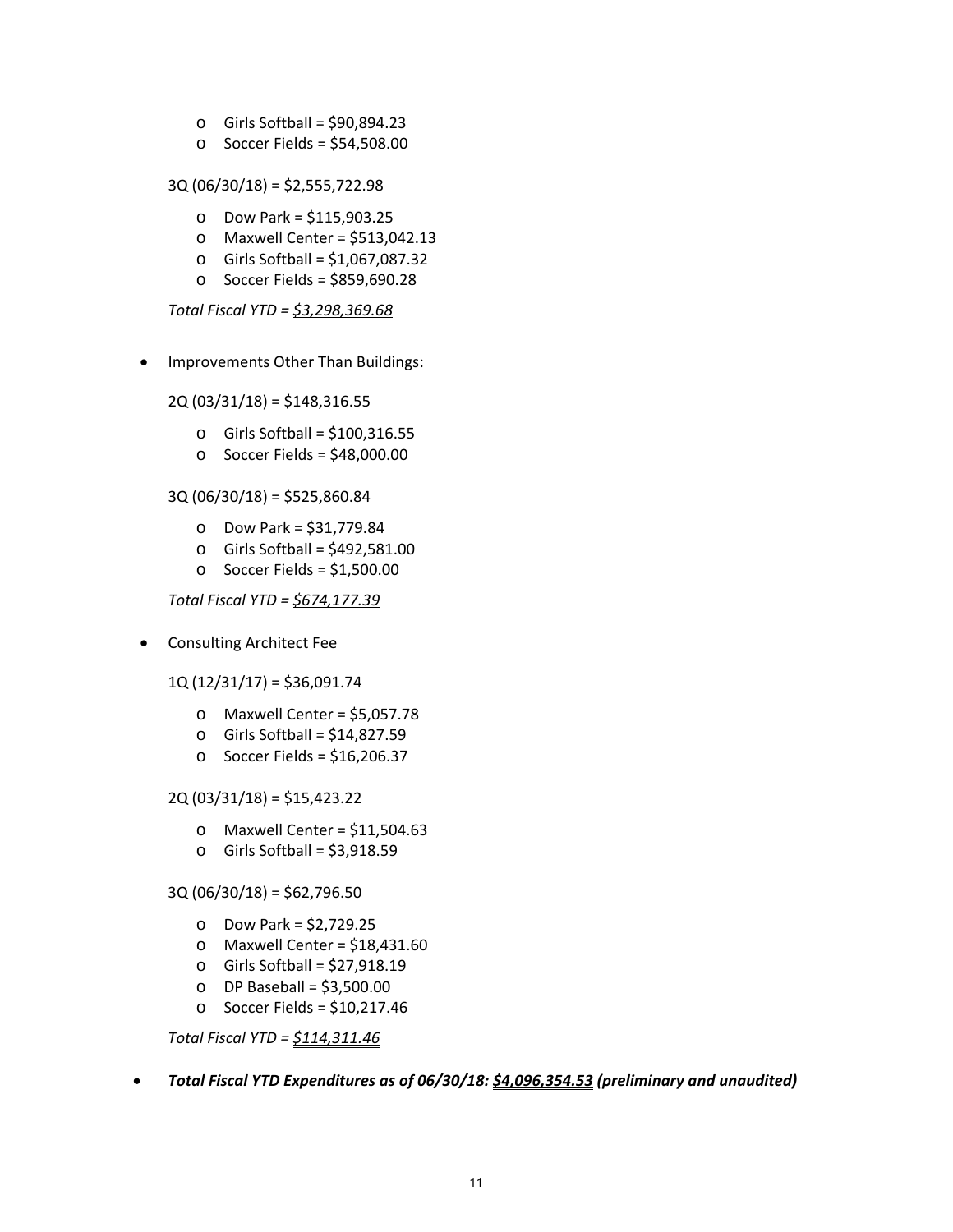## **Deer Park Community Development Corporation**

## **Quarterly Report: January 1, 2018 – March 31, 2018**

## **Meetings Conducted and Activities**

January 2 – City staff discussion on the Dow Park Pavilion project.

January 2 – City Council Workshop – Executive Session – Discussion of potential litigation

January 2 – Regular City Council meeting – Consideration of and action of the purchase of field lighting and installation from Musco sports lighting via the Buyboard for Soccer and Girls Softball Type - B projects.

January 2 – Regular City Council meeting – Consideration of and action of the purchase of shade structures and installation from USA shade and fabric structures via the Buyboard for Soccer and Girls Softball Type - B projects.

January 2 – Regular City Council meeting – Consideration of and action on change orders 2 & 3 to the contract with South Pools for the Dow Park Pavilion project.

January 2 – Regular City Council meeting – Consideration of and action authorization to purchase from Playworks and the Playwell Group via the Buyboard for the materials and installation of items to complete the Dow Park Pavilion and improvement projects.

January 5 – Discussion of change order language for the Dow Park Pavilion project – City Staff.

January 22 – Maxwell Change Order update meeting – City Staff.

January 22 – Deer Park Community Development Corporation board meeting.

January 24 – Conference call for items related to the Dow Park Pavilion Project – City Staff/City Attorney

February 5 – Deer Park Community Development Corporation board meeting

February 6 – Dow Park Pavilion Project preparation meeting – City Staff

February 6 – City Council Workshop - Executive Session – Discussion of potential litigation

February 6 – City Council Workshop – Discussion of issues related to Maxwell Adult Center change orders and contingency modifications.

February 6 – City Council Meeting – Acceptance of the Deer Park Community Development Corporation's quarterly report for the period of October 1, 2017 – December 31, 2017.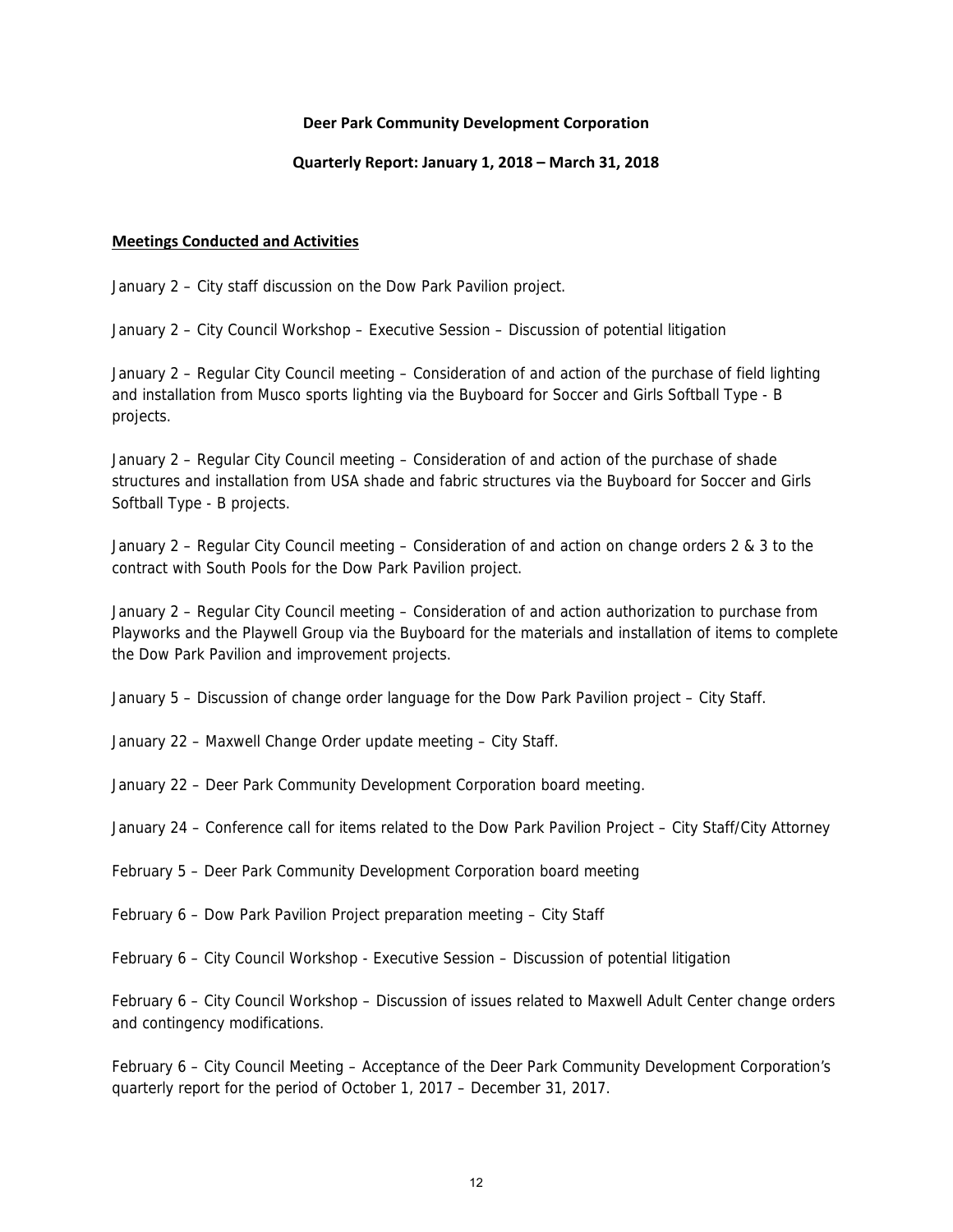February 6 – City Council Meeting – Consideration of and action on of the change orders of the Maxwell Adult Center.

February 6 – City Council Meeting – Consideration of and action on accepting the amendment for additional professional services from Halff associates utilizing the sub-contractor Brinkley, Sargent, Wiggington Architects.

February 6 – City Council Meeting – Consideration of and action on of the purchase of bleachers from GT Grandstands via Buyboard for Girls Softball Renovations Type – B project.

February 7 – Maxwell Construction Project update – City Staff/Frost/Halff/BSW

February 8 – Spencerview bridge discussion – City Staff

February 8 – Dow Park Pavilion Project coordination meeting – City Staff/South Pools/Playwell/Halff

February 14 – Deer Park Soccer Complex construction meeting – City Staff/Tandem Services/Halff

February 14 – Deer Park Girls Softball construction meeting – City Staff/Tandem Services/Halff

February 15 – Discussion of issues related to Type B projects, Halff - City Staff

February 19 – Discussion of issues related to Deer Park Soccer Complex – City Staff

February 22 – Meeting to discuss fire alarm items related to the Maxwell Adult Center renovations – City **Staff** 

February 22 – Discussion of Soccer Construction Project – Electrical Discussion with Mayor

March 5 – Discussed DPCDC projects with Parks and Recreation Commission.

March 12 – ICON shelters inspection of the Dow Park Pavilions – Icon/City Staff

March 13 – Discussion of task orders related to the Maxwell Adult Center – City Staff/Halff

March 14 – Deer Park Soccer Complex construction meeting – City Staff/Tandem Services/Halff

March 14 – Deer Park Girls Softball construction meeting – City Staff/Tandem Services/Halff

March 19 – Dow Park Pavilion Meeting – City Staff/Halff/South Pool

March 20 – Maxwell Adult Center commissioning meeting – City Staff/Frost/Halff/BSW/Stanton Engineering

March 20 – Maxwell Adult Center construction meeting – City Staff/Frost/Halff/BSW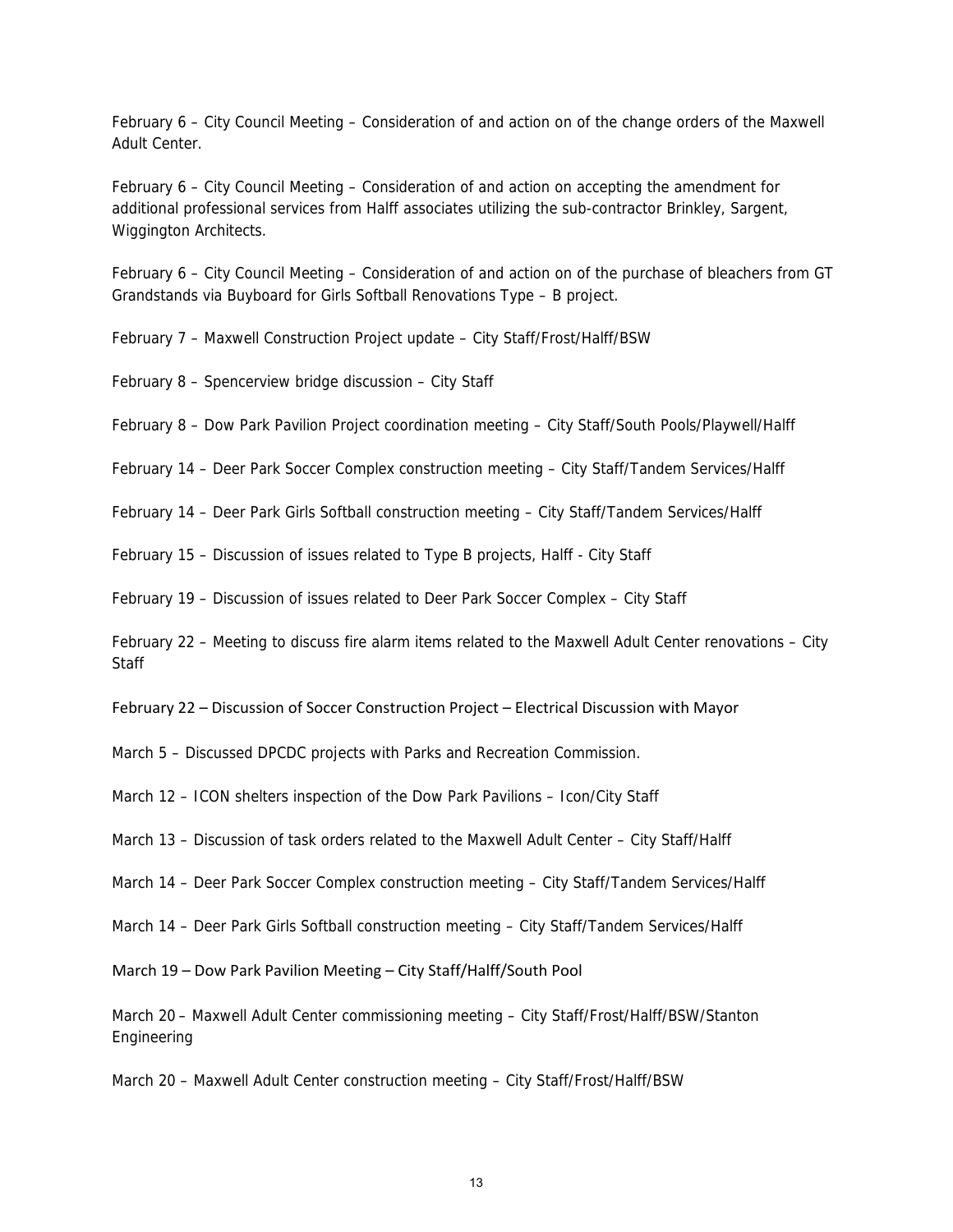March 20 - City Council Workshop - Executive Session – Discussion of potential litigation

March 21 – Discussion of Electrical at Soccer Complex with Randy Stockwell – City Staff

March 26 – Dow Park Pavilion Meeting – City Staff/South Pool/Halff

- March 28 Deer Park Soccer Complex construction meeting City Staff/Tandem Services/Halff
- March 28 Deer Park Girls Softball construction meeting City Staff/Tandem Services/Halff

## **Financial**

## **Debt Issued To‐Date**

- \$9,450,000 Certificates of Obligation, Series 2016 issued February 16, 2016 through a private placement to Wells Fargo Bank via a competitive bidding process
- \$2,700,000 Certificates of Obligation, Series 2017 issued February 14, 2017 through a private placement to First National Bank Texas via a competitive bidding process
- In an agreement between the City of Deer Park and the DPCDC, the City agreed to issue and sell certificates and the DPCDC agreed to make payments to the City in amounts sufficient to pay the principal of and interest on the certificates

## **Deer Park Community Development Corporation (Fund 85)**

*This fund records the sales tax revenues, operating expenditures, including bond issuance costs, and debt service payments.*

## **Revenues:**

• Sales & Use Tax Revenues:

1Q (12/31/17) = \$301,831.50 2Q (03/31/18) = \$851,596.26

*Total Fiscal YTD = \$1,153,427.76*

• Investment Revenue:

1Q (12/31/17) = \$307.41 2Q (03/31/18) = \$304.26

*Total Fiscal YTD = \$611.67*

*Total Fiscal YTD Revenues as of 03/31/18: \$1,154,039.43 (preliminary and unaudited)*

## **Expenditures:**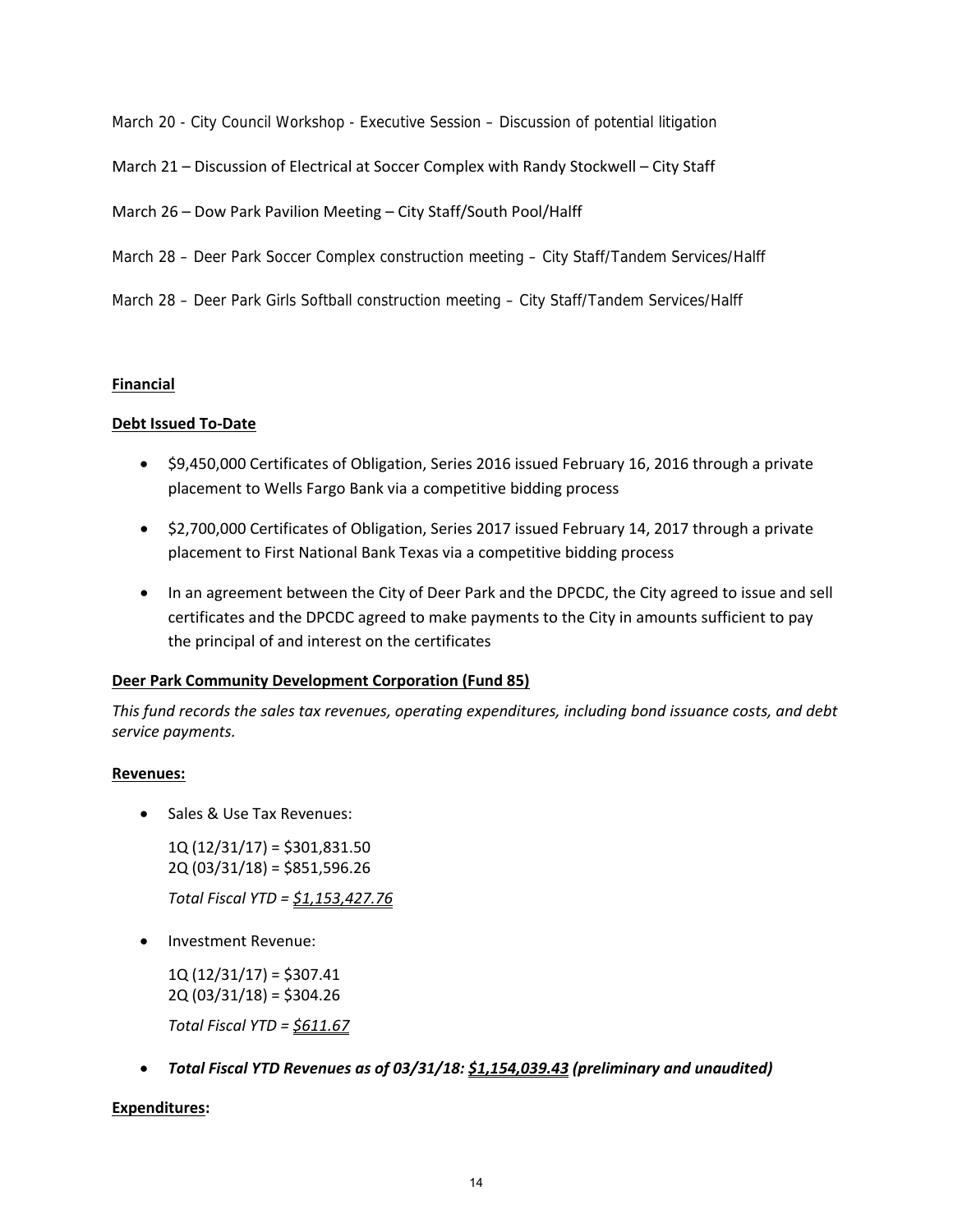Audit Fee:

2Q (03/31/18) = \$2,000.00

*Total Fiscal YTD = \$2,000.00*

Pay‐As‐You‐Go – Dow Park:

 $1Q(12/31/17) = $0.00$ 2Q (03/31/18) = \$315,465.92

*Total Fiscal YTD = \$315,465.92*

*Total Fiscal YTD Expenditures as of 03/31/18: \$317,465.92 (preliminary and unaudited)*

# **Bond Fund – Certificates of Obligation (Fund 23)**

*This fund records the bond proceeds of the \$9,450,000 Certificates of Obligation, Series 2016 and the \$2,700,000 Certificates of Obligation, Series 2017 and all related capital project expenditures, including pay‐as‐you‐go funding.*

## **Revenues:**

Intergovernmental Revenue *(Pay‐As‐You‐Go Funding)*:

 $1Q(12/31/17) = $0.00$ 2Q (03/31/18) = \$315,465.92 *Total Fiscal YTD = \$315,465.92*

Investment Revenue:

1Q (12/31/17) = \$23,765.36 2Q (03/31/18) = \$29,399.71 *Total Fiscal YTD = \$53,165.07*

*Total Fiscal YTD Revenues as of 03/31/18: \$368,630.99 (preliminary and unaudited)*

## **Expenditures:**

• Buildings:

1Q (12/31/17) = \$239,592.23

- o Dow Park = \$153,289.60
- o Maxwell Center = \$86,302.63

2Q (03/31/18) = \$503,054.47

- o Maxwell Center = \$357,652.24
- $\circ$  Girls Softball = \$90,894.23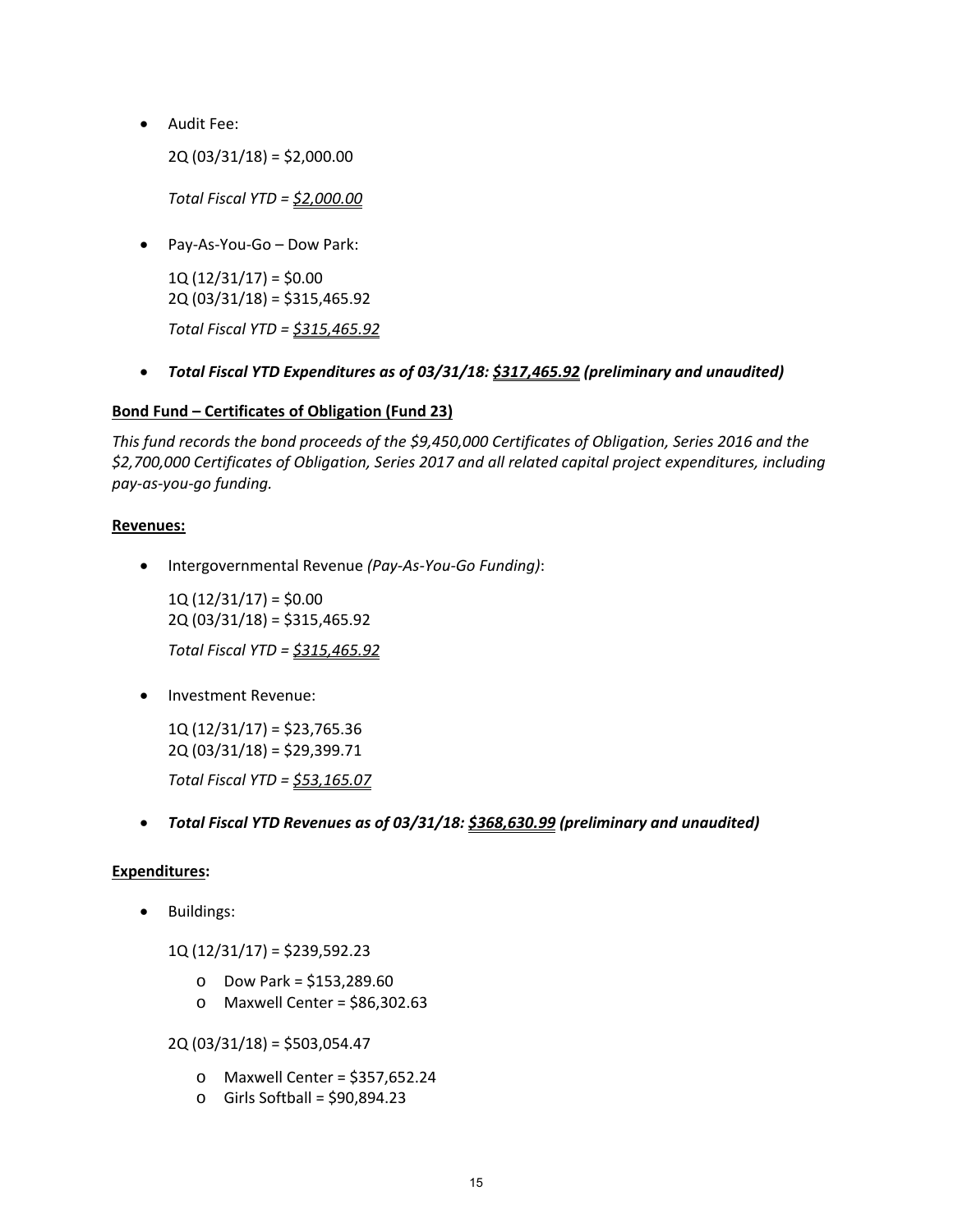o Soccer Fields = \$54,508.00

*Total Fiscal YTD = \$742,646.70*

• Improvements Other Than Buildings:

 $1Q(12/31/17) = $0.00$ 

2Q (03/31/18) = \$148,316.55

- $\circ$  Girls Softball = \$100,316.55
- $\circ$  Soccer Fields = \$48,000.00

*Total Fiscal YTD = \$148,316.55*

Consulting Architect Fee

1Q (12/31/17) = \$36,091.74

- o Maxwell Center = \$5,057.78
- o Girls Softball = \$14,827.59
- $\circ$  Soccer Fields = \$16,206.37

2Q (03/31/18) = \$15,423.22

- $\circ$  Maxwell Center = \$11,504.63
- $\circ$  Girls Softball = \$3,918.59

*Total Fiscal YTD = \$51,514.96*

*Total Fiscal YTD Expenditures as of 03/31/18: \$942,478.21 (preliminary and unaudited)*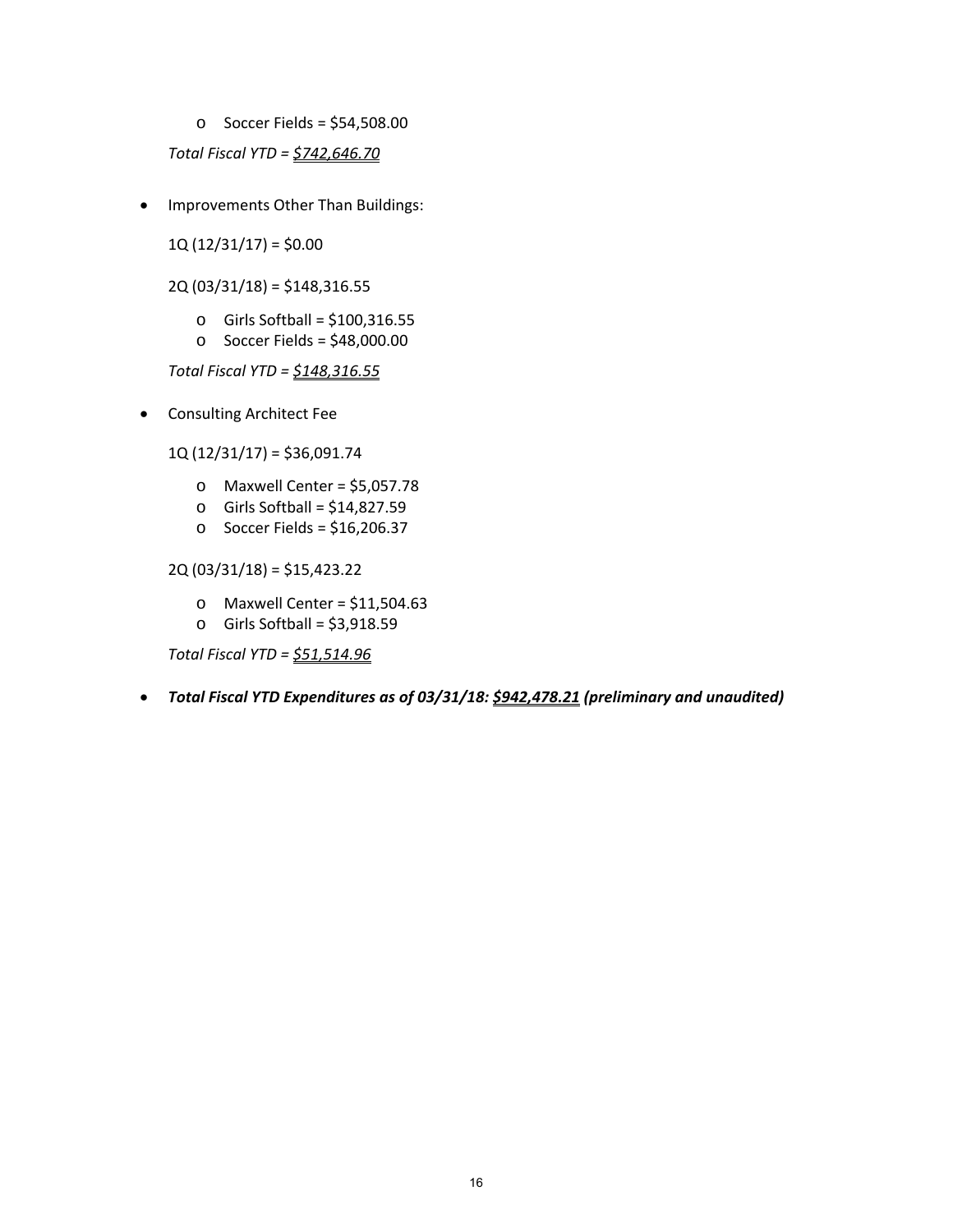# **Deer Park Community Development Corporation**

# **Quarterly Report: October 1, 2017 – December 31, 2017**

# **Meetings Conducted and Activities**

| City Council appointed 4 members of the Deer Park Community Development<br>Cooperation<br>Staff meeting to discuss Pavilion electrical issue P&R/PW/ City Administration                                                                                  |
|-----------------------------------------------------------------------------------------------------------------------------------------------------------------------------------------------------------------------------------------------------------|
|                                                                                                                                                                                                                                                           |
|                                                                                                                                                                                                                                                           |
| DPCDC quarterly board meeting at City Hall                                                                                                                                                                                                                |
| Discussion of the Deer Park CDC projects; Discussion of Soccer Complex bids;<br>Recommendation to award bid for Girls Softball renovation project; Consider scheduling<br>a special meeting to recommend award of bid for construction of Soccer Complex. |
| Staff discussion with City Attorney to discuss architect issues P&R/PW/ City<br>Administration/City Attorney                                                                                                                                              |
| Special DPCDC board meeting of consideration and action upon recommending award of<br>bid for construction of Soccer Complex to Tandem Services.                                                                                                          |
| City Council accepted DPCDC Quarterly Report for July 1, 2017 - September 30, 2017                                                                                                                                                                        |
| City Council approved ordinance to amend the FY17-18 Capital improvement fund<br>budget for cost related to the construction of the Girls Softball Complex renovation and<br>new Soccer Complex                                                           |
| Maxwell Center Pre-construction meeting P&R/PW/ City Administration/Halff/Frost<br>Construction/Brinkley Sargent Wigington                                                                                                                                |
| Meeting with outside legal services to discuss Pavilion issues P&R/PW/ City<br>Administration/City Attorney                                                                                                                                               |
| Special DPCDC board of directors meeting concerning Pavilion electrical                                                                                                                                                                                   |
| Council executive session discussions related to potential litigation.                                                                                                                                                                                    |
| City Council tabled actions related to the Dow Park Pavilion project                                                                                                                                                                                      |
| Pre-construction meeting Soccer project P&R/PW/ City Administration/Halff/Tandem<br>Services                                                                                                                                                              |
| Pre-construction meeting Softball project P&R/PW/ City Administration/Halff/Tandem<br>Services                                                                                                                                                            |
| Maxwell construction meeting P&R/PW/ City Administration/Halff/BSW/Frost                                                                                                                                                                                  |
|                                                                                                                                                                                                                                                           |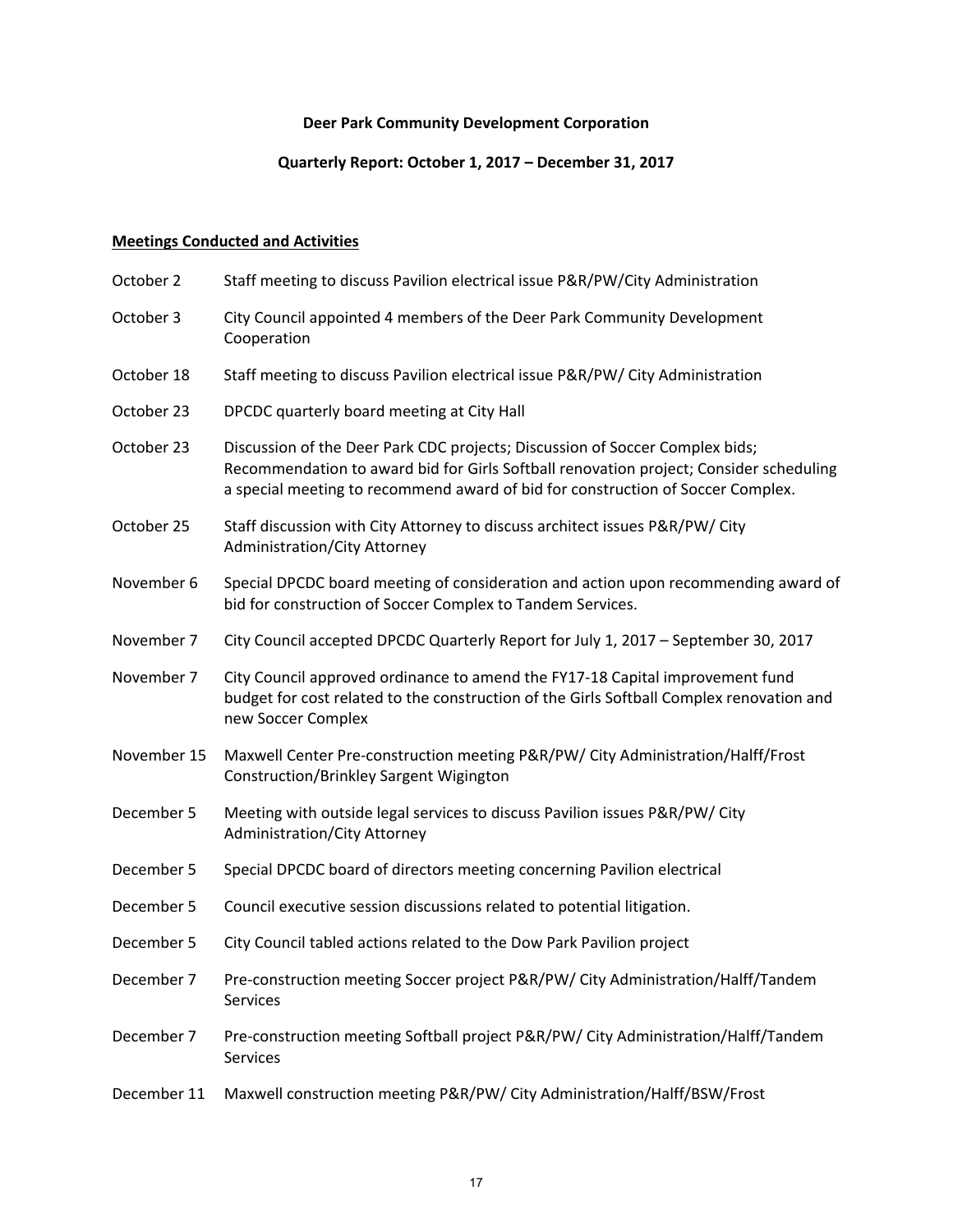- December 14 Discuss Dow Park Pavilion change order P&R/PW/ City Administration
- December 22 Discuss Dow Park Pavilion change order P&R/PW/ City Administration
- December 22 Sent revisions to Halff for Dow Park Pavilion change order
- December 28 Issued public notice article informing public of Girls Softball demolition

#### **Financial**

#### **Debt Issued To‐Date**

- \$9,450,000 Certificates of Obligation, Series 2016 issued February 16, 2016 through a private placement to Wells Fargo Bank via a competitive bidding process
- \$2,700,000 Certificates of Obligation, Series 2017 issued February 14, 2017 through a private placement to First National Bank Texas via a competitive bidding process
- In an agreement between the City of Deer Park and the DPCDC, the City agreed to issue and sell certificates and the DPCDC agreed to make payments to the City in amounts sufficient to pay the principal of and interest on the certificates

#### **Deer Park Community Development Corporation (Fund 85)**

*This fund records the sales tax revenues, operating expenditures, including bond issuance costs, and debt service payments.*

#### **Revenues:**

• Sales & Use Tax Revenues:

1Q (12/31/17) = \$301,831.50

*Total Fiscal YTD = \$301,831.50*

Investment Revenue:

 $1Q(12/31/17) = $307.41$ 

*Total Fiscal YTD = \$307.41*

*Total Fiscal YTD Revenues as of 12/31/17: \$302,138.91 (preliminary and unaudited)*

#### **Expenditures:**

Pay‐As‐You‐Go – Dow Park:

 $1Q(12/31/17) = $0.00$ 

*Total Fiscal YTD = \$0.00*